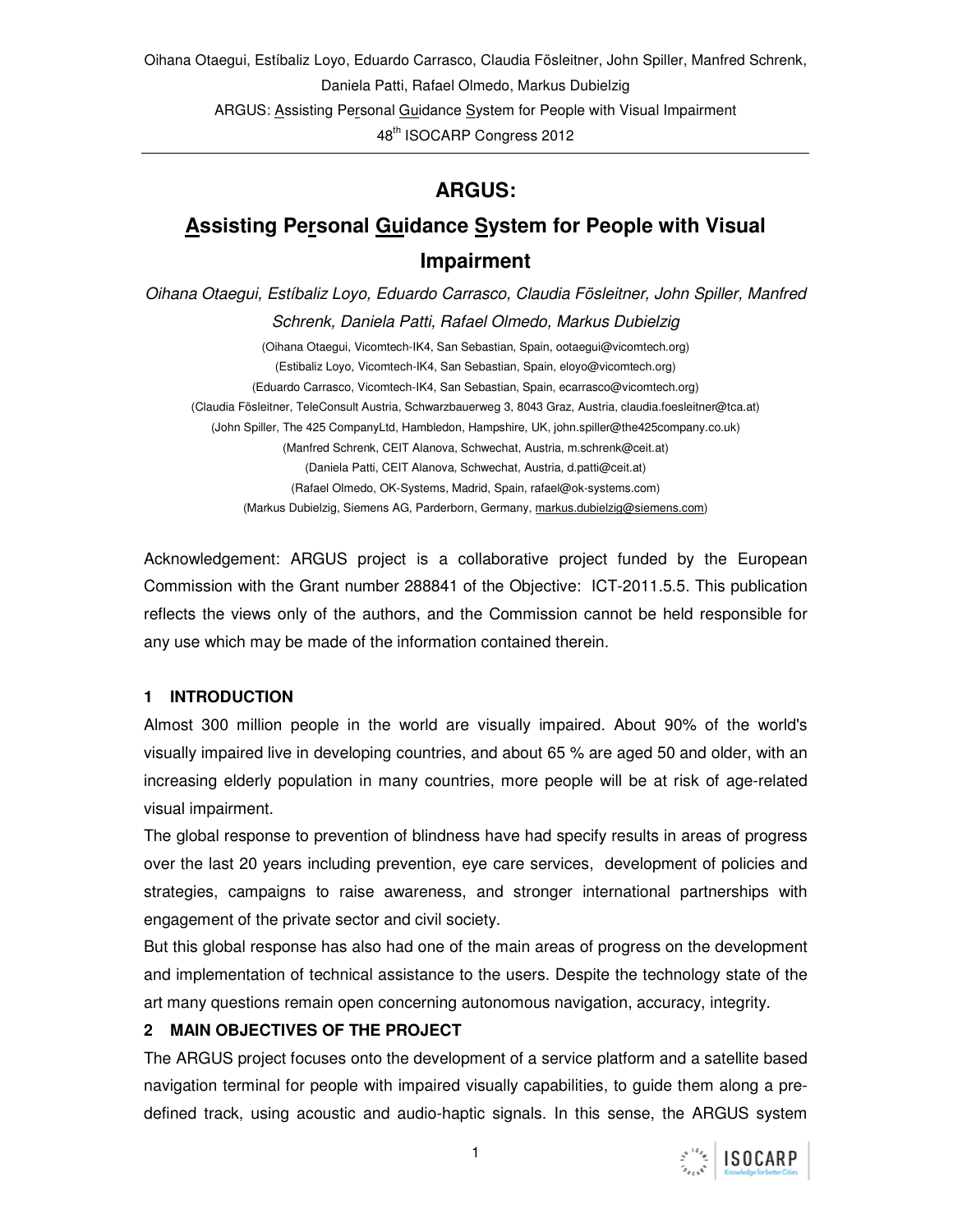provides a virtual guidance rope for blind and partially sighted persons or people working in environments with low visibility (emergency and rescue services, etc.). Based on GNSS systems, ARGUS acts as a leading climber providing a safety rope to the persons following, leaving for them a secure path.

The main goal of the project is to develop a GNSS based mobility service for people with impaired visually capabilities, to guide them along a pre-defined track, using acoustic and audio haptic signals, which meets the level of accuracy, integrity and reliability they need in urban and outdoor environment for improving their day to day life autonomy.

ARGUS project primarily retrieves benefits from satellite navigation services and technologies to increase the level of positioning accuracy and reliability as well as the level of service availability. But the ARGUS project will also develop a whole set of services aimed at pragmatically support visually impaired people in their day-to-day life mobility. For this purpose, some specific objectives are considered:

- To build up a commercial navigation product for visually impaired people which guides them with acoustic and audio-haptic signals along a secure, pre-defined track. The positioning component uses satellite based positioning
- To develop tactile signals, acoustic and audio-haptic ones, for providing a non-visual track perception and mental map of the path, and supporting the guidance of visually impaired people along a pre-defined track.
- To develop an application for authorised third parties. With the application software, stored pre-defined tracks can be transmitted to the user terminal on demand. Furthermore, the application software uses the positioning information from the user terminal to compute protection levels and re-transmit alerts in case of emergency (e.g. degraded positioning accuracy, etc.).
- Provide an intelligent guiding portable device to support ageing population and visually impaired people.
- Provide updated data through a public Web services sharing information collected by ARGUS users with other ARGUS users or with general public

#### **3 HOLOPHONIC BINAURAL SYSTEM**

Throughout history, multiple solutions have been designed to help in guiding blind or visually impaired people, based on different technologies. Speech based techniques, as well as more sophisticated devices based on handheld haptic display using verbal and non-verbal communication technologies for visually impaired pedestrians have been developed and compared. However, the ARGUS project will focus on a specific audio-haptic signal, which is

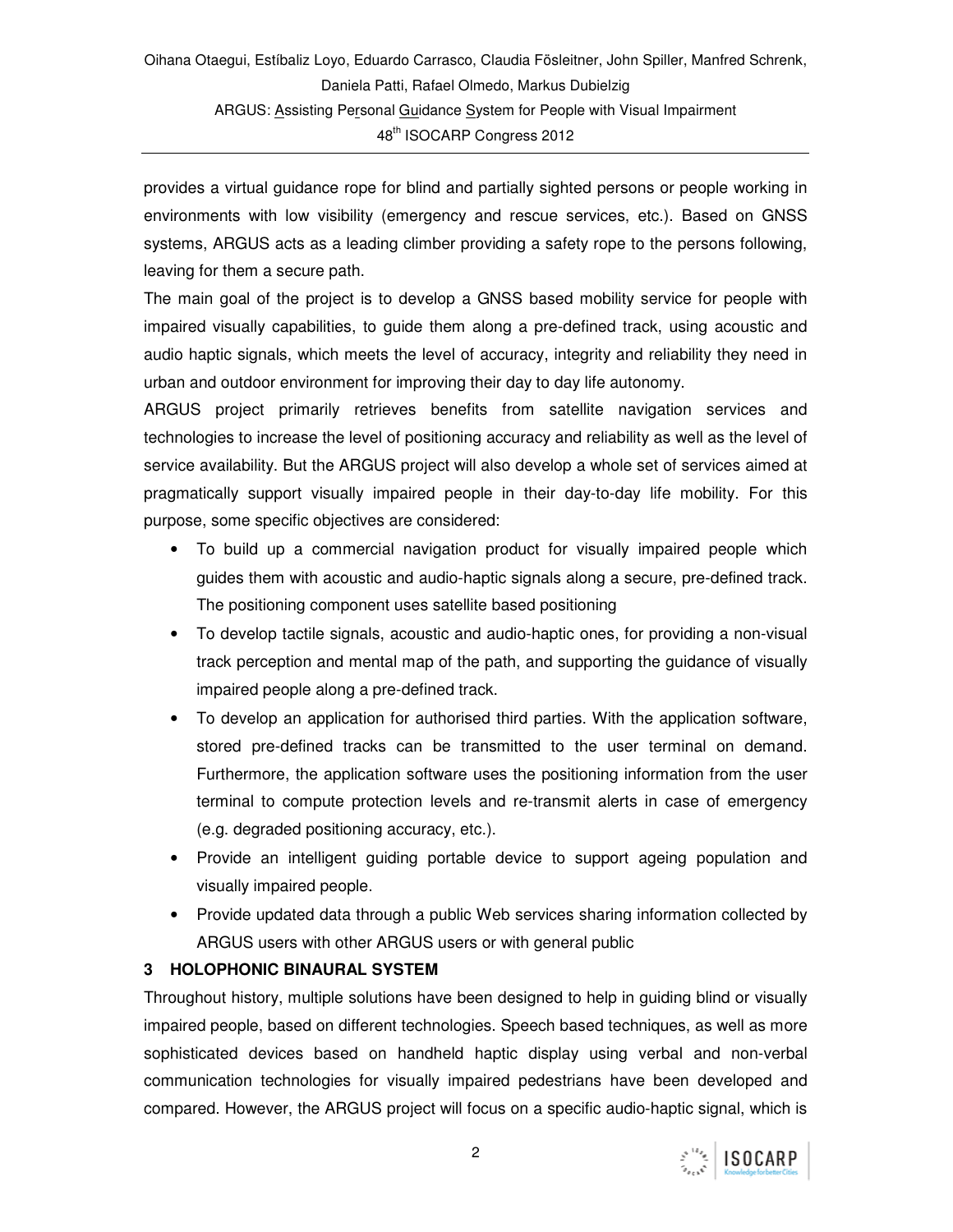binaural audio technology, providing spatial information through three dimensional sound perception.

The word binaural means "both or two ears". Human audition is in most of the cases binaural and this term is used to refer anything concerning two ears. To understand what binaural hearing is, it is necessary to understand how sounds are differently perceived by our ears. The sound waves with their directionality and their amplitude make our ear/brain system locate sounds using our two ears.

As proposed by Lord Rayleigh [REF], Duplex theory describes sound reaching the two ears as Interaural Time Differences (ITD) and Interaural Level Differences (ILD). While ITD represents, in terms of time, the path difference from the sound source to each ear, the ILD is produced due to shadowing of the head.



Figure 1: ITD and ILD. Interaural Time and Level differences

Therefore by using binaural sounds the user perceives 3D sound positioning. Based on this binaural sound perception, the main goal of this project is to guide the visually impaired person through a preselected route. This route can be selected over previously recorded tracks (natural routes: no multilayer cartography available) or selecting origin and destiny (city or urban scenarios, multilayer cartography available). This route is a series of continuous geolocated points in 2D, therefore this geographical map has to be translated into a sound map (binaural map) as it is shown in the next figure.

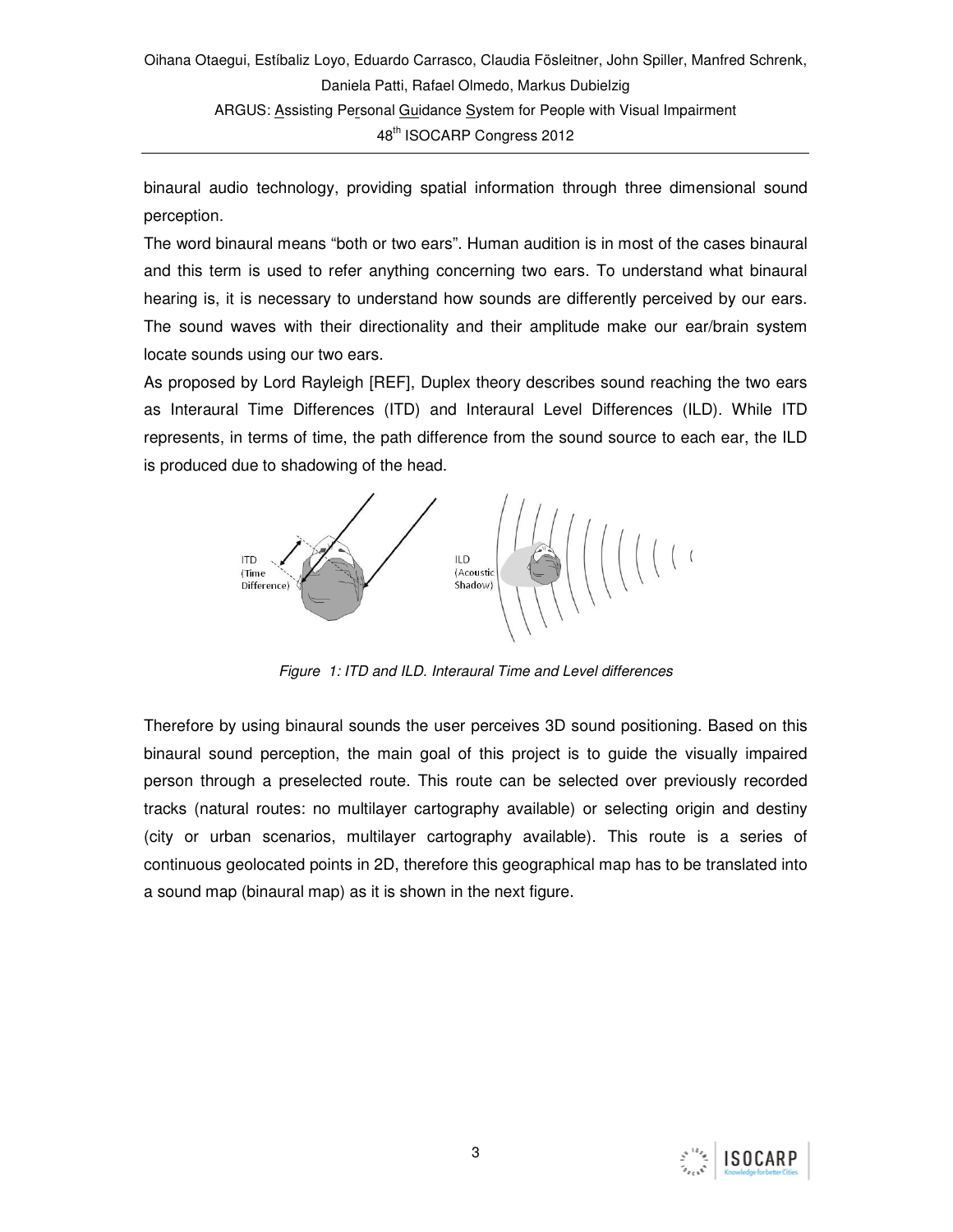Oihana Otaegui, Estíbaliz Loyo, Eduardo Carrasco, Claudia Fösleitner, John Spiller, Manfred Schrenk, Daniela Patti, Rafael Olmedo, Markus Dubielzig ARGUS: Assisting Personal Guidance System for People with Visual Impairment 48<sup>th</sup> ISOCARP Congress 2012



Figure 2: Navigation based on track perception

Binaural technology record the wave sounds, the way those are received at the tympanic membrane. For that purpose, Binaural technology use auditory system dummies, capturing even the slights differences perceived by the ears caused by direction of the coming sound. Then, binaural sound recorded may be reproduced by a stereo headphone creating the illusion that sounds come from specific directions and distances.

#### **5 THE USER REQUIREMENTS**

The main goal of the testing phase consisted on the selection and validation of headphones that meet the safety needs for the blind and partially sighted people in outdoor navigation conditions, and specifically, identifying the adequate headphones for non-disturbing the general hearing of ambient sounds. The binaural audio concept was also introduced over this testing phase to asses users' initial reactions. These points were addressed in different tests:

 Audio test 1: The objective was to test the non-disturbance of general hearing of the headphones by using a track in outdoor (street) conditions. Different headsets were tested, four models in total, two closed headsets (Sennheiser, Elecom) and two open ones (Vibe, Audiobone), through the input of a number of sounds consisting on a set of different sources, such as bells, music, voice instructions, etc. The validation itself was carried out by playing the sound track on a smartphone, while the user was listening to the candidate headphones. After the test, the user had to answer a questionnaire, that was gathered together with the other answers.

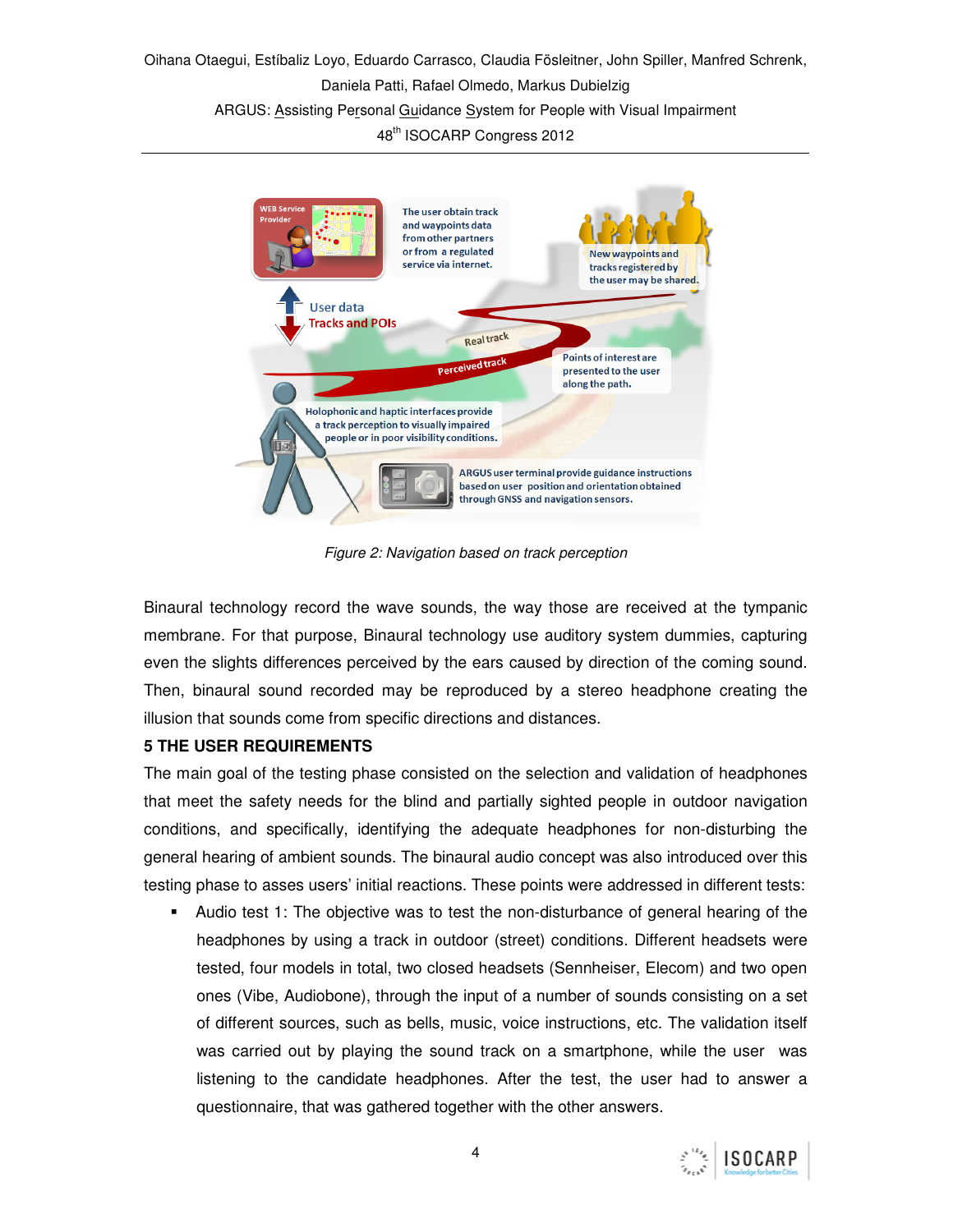In addition, some instructions were provided to the testers: 1) They were asked to remain in a static position while listening to the sound tracks and 2) they had to listen the sounds with the candidate headphones in a indoor and quite environment first to get acquainted both with the sounds and headphones.

 Audio test 2: The purpose was to test the Argus binaural audio concept using different binaural audio tracks, ensuring the correct understanding of binaural sounds, trajectory identification, 3D sound perception and localization. For this test two different audio files were used: 1) a talking speaker in the native language of the user and 2) a virtual matchbox. The sounds were played on a smartphone likewise, but in an indoor quiet environment, and included too a questionnaire.

Audiobone: Vibe:



Figure 3: Audione and Vibe headphones

All tests were carried out following the privacy policy rules for users.

Below images of the open headset are available:

The consortium succesfully tested 28 users over the United Kingdom, Germany, Austria and Spain, targeting both, partially sighted and totally blind people.

When it comes to conclusions, results prove that 73% of the totally blind users (group 1) preferred open headphones against the closed ones; this relies on the fact that their guidance is mainly based on sound perception and closed headphones avoid any external sound source, which damages their guidance capabilities. However, 63% of people with partial visual impairment (group 2) preferred the use of closed headphones, which confirms that for group 2, guidance relies also on visual capabilities and thus, sound guidance provides a valuable plus to their navigation. Finally, around 96% of tested users could identify the approximated position of the sound source and over 75% of them reported that binaural sounds would be useful for people guidance; the remaining 25% were unsure rather than negative or against.

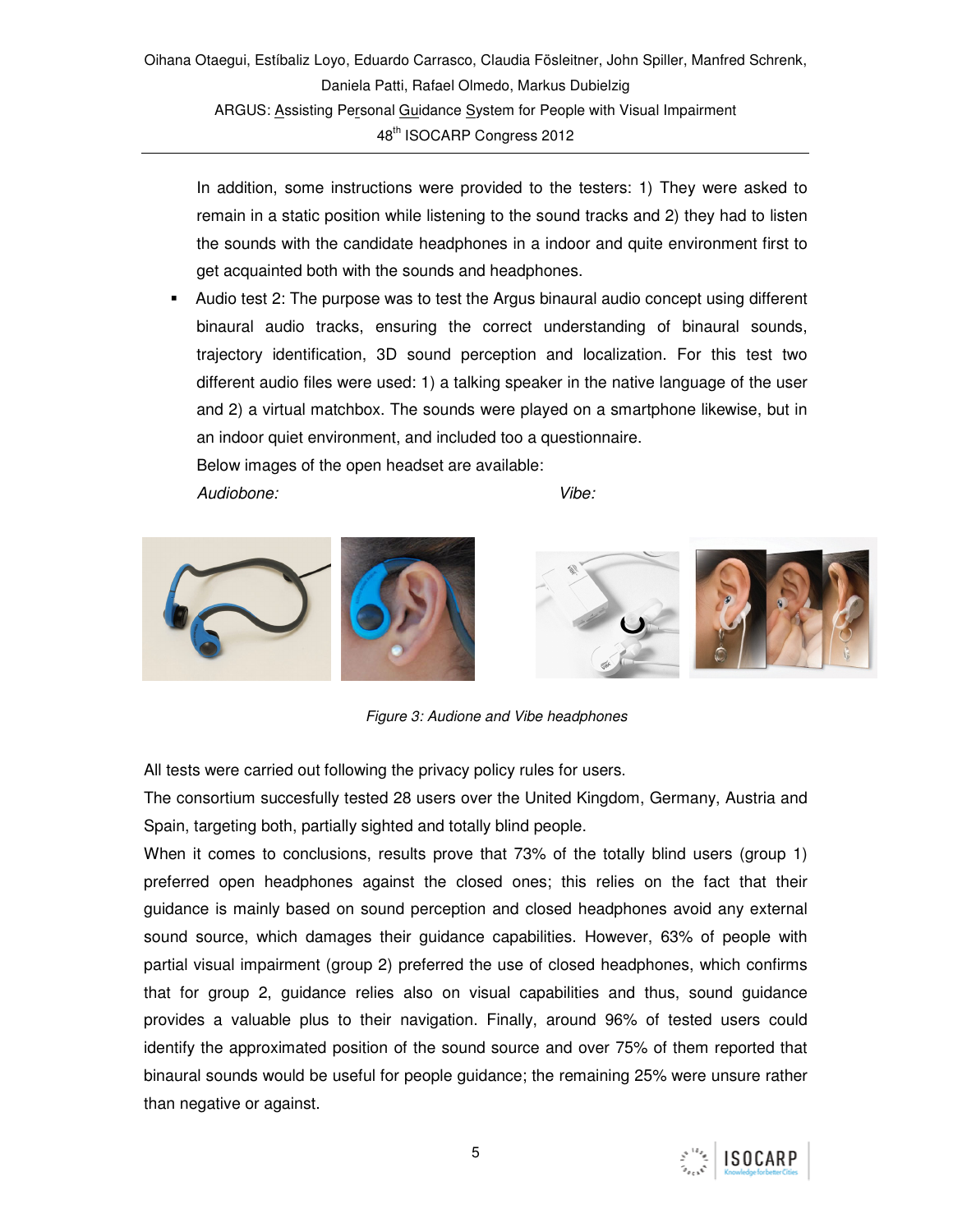Persons that have lost their or have only limited vision heavily rely on their hearing. They are using the acoustic channel for orientation as well as for obstacle detection. A trained blind person can even hear how many doors are in a floor. Therefore the most important user requirement for the acceptance of the ARGUS technology is the non disturbance of the hearing sense of the users. The main question is how to use 3D audio technology without disturbing the hearing sense of the user with visual impairments.

In early evaluations some users claimed that even headphones which can be worn in front of the ear rather than on or in the ear (see Fig 2) had influence on their echo-localization. Therefore the ARGUS Project needed to spend huge efforts in finding a solution for non disturbance with regard to 3D audio capable headphones. Furthermore, currently user studies are undertaken in order to determine the hearing capabilities of people in different age groups and their ability to localise the exact direction from which a sound source is coming. Moreover different acoustic signals are tested with regard to frequency, volume, etc. By these user studies the perfect acoustic signals for each user group will be determined, proven under the influence of various ambient noise patterns e.g. flowing traffic, flowing traffic on a rainy day, etc. since these ambient noises will influence the necessary audio signal perception.

#### **6 THE TESTING PHASE**

The starting point for the determination of user requirements in the Argus is a personal interview user questionnaire and an online questionnaire, thus enabling Argus to reach a wider and more diverse set of respondents. These questionnaires follow a common pattern, thus enabling the results to be analysed and collated into a coherent and valid set of user requirements.

There were 65 usable replies to the Argus User Requirement questionnaire, the sighted respondents were discounted. Two thirds of respondents are partially sighted and a third totally blind. Just under a half of interviews were conducted face-to-face.

| <b>Respondents: Totally Blind &amp; Partially Sighted</b> |          |    |  |                                     |  |  |  |  |  |
|-----------------------------------------------------------|----------|----|--|-------------------------------------|--|--|--|--|--|
|                                                           | Count    | οf |  | Impairment % of Impairment Severity |  |  |  |  |  |
|                                                           | Severity |    |  |                                     |  |  |  |  |  |
| <b>Partially Sighted</b>                                  | 42       |    |  | 65%                                 |  |  |  |  |  |
| <b>Totally Blind</b>                                      | 23       |    |  | 35%                                 |  |  |  |  |  |
| <b>Grand Total</b>                                        | 65       |    |  | 100%                                |  |  |  |  |  |

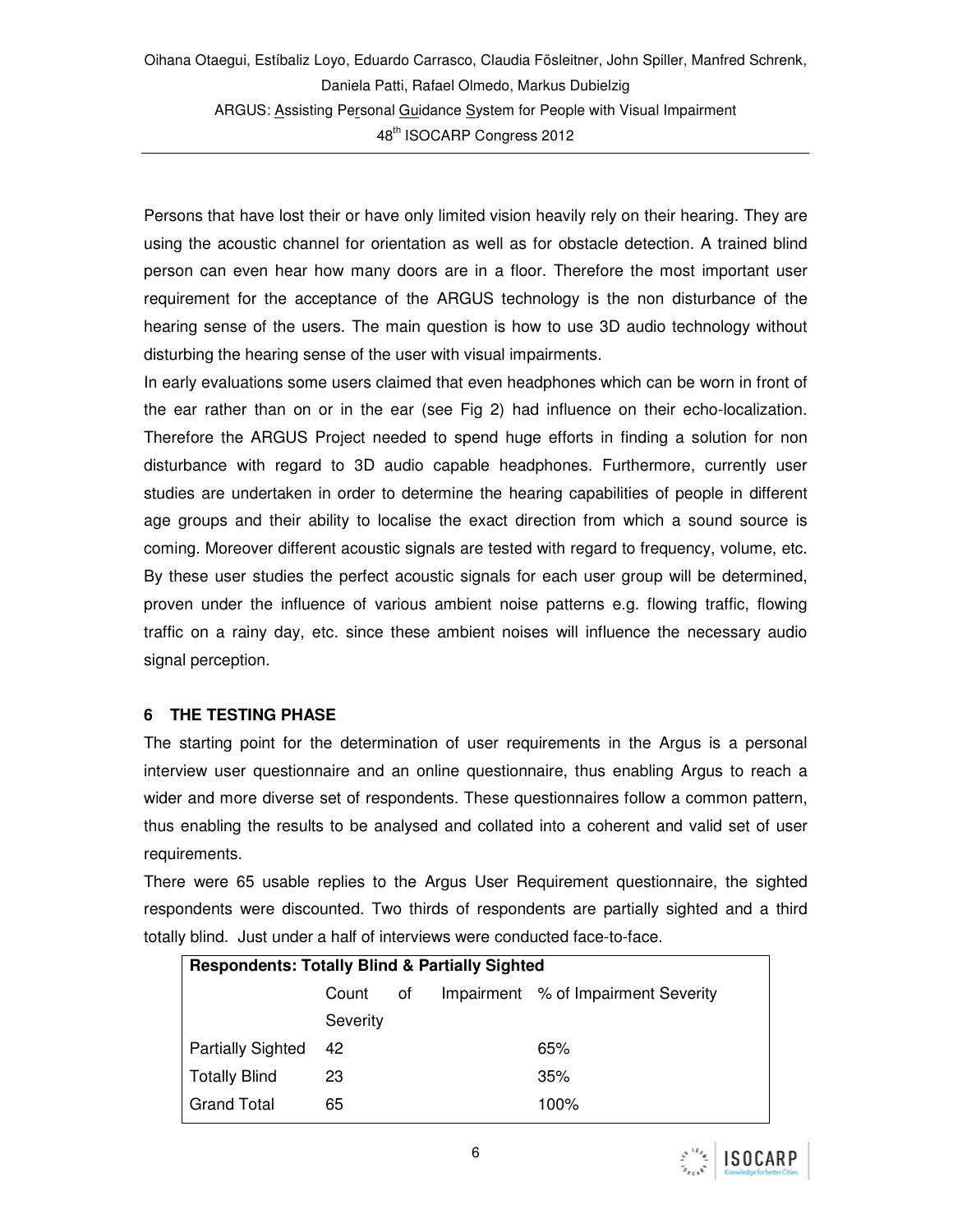| <b>Type of Interview</b> |                         |      |      |           |  |  |  |  |
|--------------------------|-------------------------|------|------|-----------|--|--|--|--|
|                          | Count of Interview Type | %    | 0f   | Interview |  |  |  |  |
|                          |                         |      | Type |           |  |  |  |  |
| Face-Face                | 30                      | 46%  |      |           |  |  |  |  |
| Web                      | 35                      | 54%  |      |           |  |  |  |  |
| <b>Grand Total</b>       | 65                      | 100% |      |           |  |  |  |  |

Table 1: Breakdown of Totally Blind vs. Partially sighted

Table 2: Breakdown of Type of Interview

Not all users would interface with ARGUS in the same way however, some general pointers have emerged on the environment in which ARGUS would be used; these are listed below.

- − Almost all use a white cane both for identification and navigation
- − Dogs are used by some but they have limitations
- − Most use a sighted guide for new routes and some for all routes
- − Under half had special training on getting around when blind
- − Approximately 32%, the majority of which have some sight, already use GPS, but most of these have reservations on safety and accuracy
- − Most ask passers-by for help when unsure
- − Public transport was either not used much or used with sighted guide
- − Most are computer literate, less than 5% are unfamiliar with computers
- − All rely on hearing for navigation and safety
- − All carry and use mobile phones
- − The majority (92%) were keen to try new methods of guidance.
- − About half currently undertake unknown routes.
- − All were keen to have better technology

#### **7 HOW ARGUS COULD BE COMPATIBLE WITH OTHER TECHNOLOGIES**

Currently all pedestrian navigation systems designed for people with blindness and visual impairments are using haptics or speech output to guide users. A great number of different solutions is already available on the market, all with some sort of limitations. Most of them are propriety (vertical) solutions, which can therefore not be used in combination with ARGUS. A very promising approach was developed in the EU-Funded Project HAPTIMAP. They have developed a toolkit for easy creation of multimodal interfaces. To widen the group

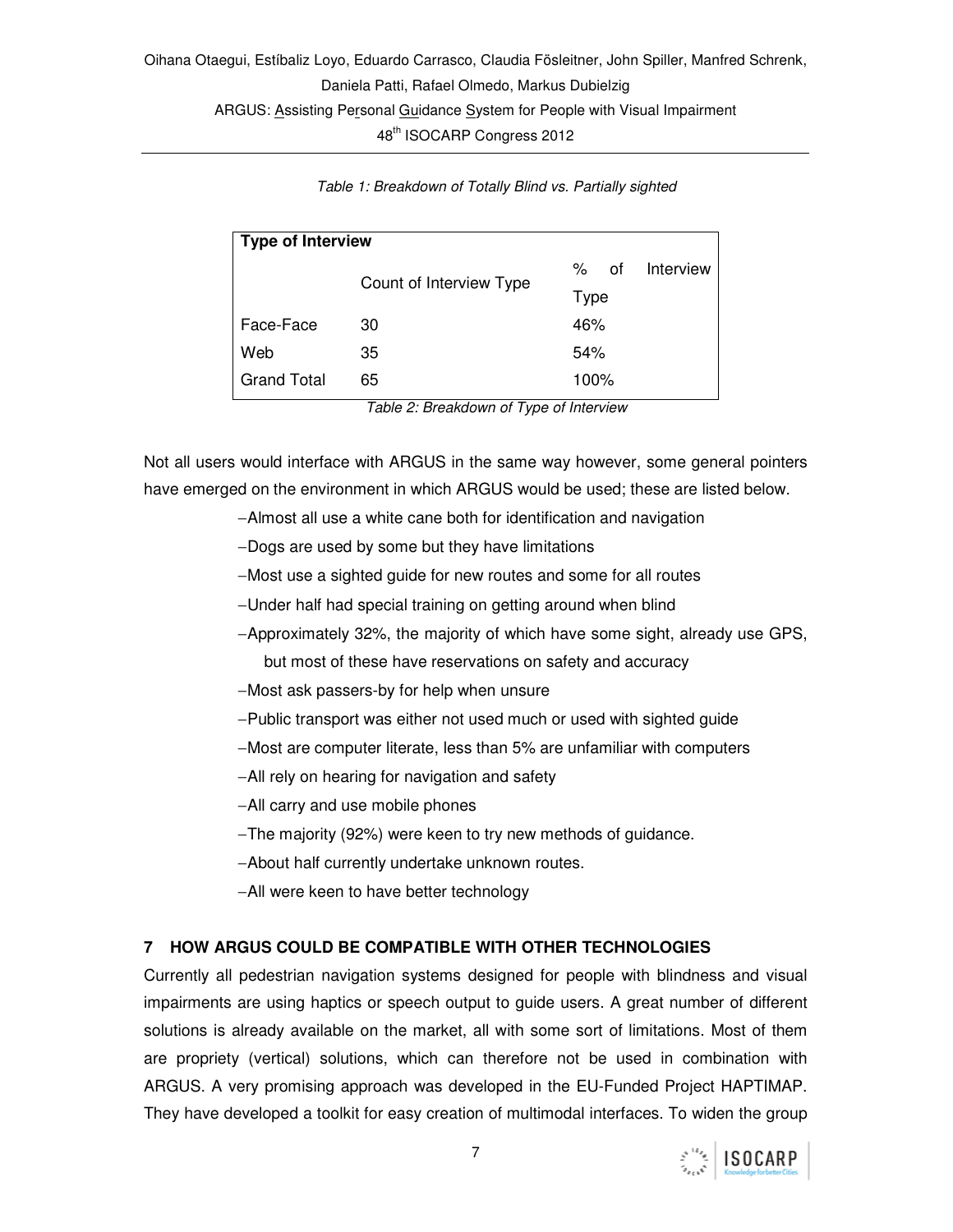of users including those who are not willing to rely only on 3D audio, ARGUS is planning to cooperate with HAPTIMAP and to use the toolkit for the creation of a multimodal 3D audio interface. Thus allowing users to either use 3D audio or haptics or both.

#### **8 SYSTEM ARCHITECTURE**

The ARGUS system will be compound by the next elements:

- **User Terminal:** corresponds to a Smartphone and a portable GNSS based positioning terminal capable of guiding the user along a pre-defined track, using acoustic and audio-haptic signals, and allowing internet access for remote service supply and navigation augmentation.
- **Service Platform:** corresponds to the assistance and service platform based on a client-server architecture which will offer services all along the three travel stages i.e. before (planning), during (visiting destination) and after (remembering and sharing experiences).
- **Personal user software:** corresponds to the SW for personal usage to configure the User Terminal or load particular navigation information to the User Terminal.



Figure 4: ARGUS system architecture

#### 8.1 Service platform

Assistance and service platform will be based on a client-server architecture which will offer

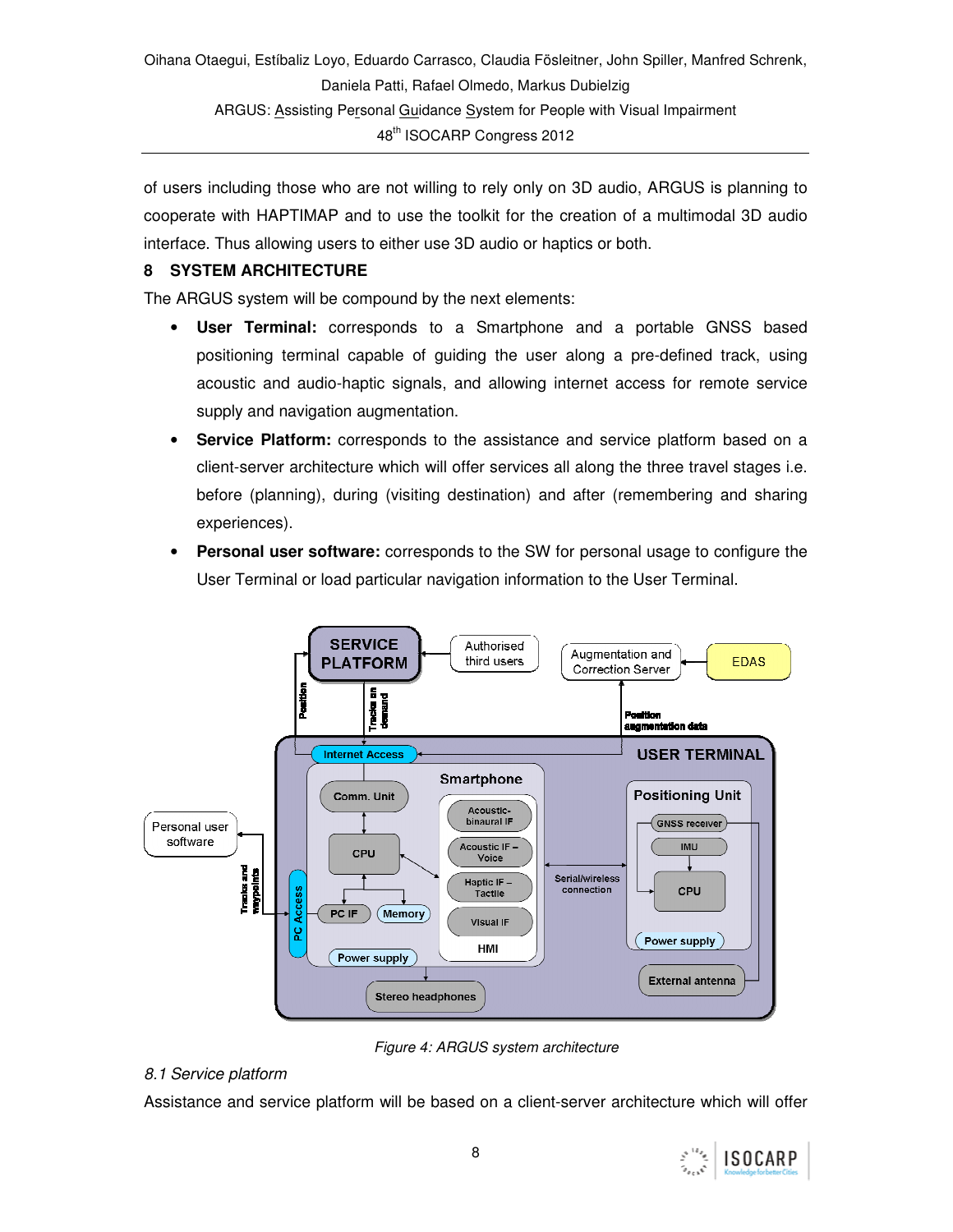services all along the three travel stages i.e. before (planning), during (visiting destination) and after (remembering and sharing experiences) in order to:

- Prepare their itinerary at home, taking into account specific scoring processes enabling the integration of route safety in the itinerary calculation.
- Manage their itinerary in real-time, with an accurate positioning.
- Share experiences with other users, improve the system and enrich the locations database with personal comments and points of interest (POI), trough the community website (social network).

# 8.2 Multilayer database structure

For routing calculation, GIS (Geoinformation system) information is required. The basic route calculation needs the topology of a network to generate a path, extracted from the different "way" type tags and attributes given by cartographic sources. OpenStreetMap is decided to be the basic geographic data source for the project as it is open data that has been created and is being maintained by its community. It is free to download, it contains a great variety of attributes and it is kept up-to-date in a satisfying way. The city GIS database clearly depends on the availability of specific geodatabase of the municipality one takes into account. Some public administrations are making big efforts in the generation of highly-detailed mapping and offering the information via open data initiatives.

Geodata strategy is based on interconnected information layers from different sources. The Multilayer Information Management System of the ARGUS Service Platform will be in charge of storing and managing the several available data layers in a coherent way. This data will be queried by the route calculation algorithms to get the required information so that the accurate itinerary can be defined.

- Base cartography from OpenStreetMap and city GIS Database
- General information layers
- User generated personal data layers

#### 8.3 ARGUS Website Structure

The project includes setting up and maintaining a public website providing different services to the users of the ARGUS device, and a collaborative environment open to any persons and organizations that can participate in a social network to help improving the experience of the main users. The website will allow ARGUS users to register, in order to provide information about their profiles and needs and give them access to specific services like downloading data files (tracks, points of interest, warnings, etc.) or uploading the information collected during their journeys.

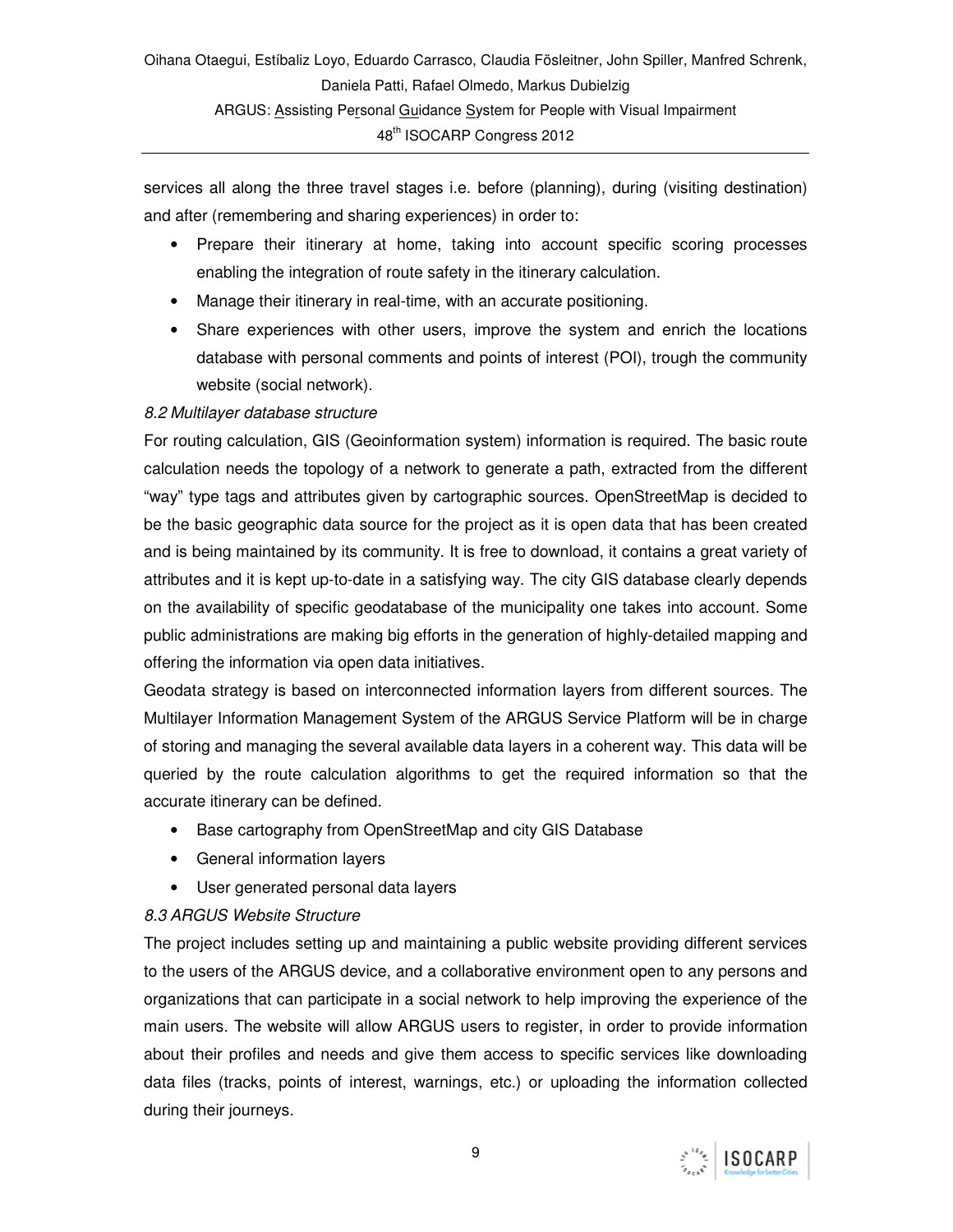The main functionalities implemented in the website will be:

- POIs management: This block allows the users to manage personal Points of Interest and share them with other people. Different types of POIs are considered in the project execution. On the one hand, POIs of general interest – that are those included in commercial databases – are considered. However, these points of interest are of general interest, what means that perhaps they are not helpful for some situations or special needs. For example, people with visual impairment may need some additional information that is not considered in these POIs. Because of this, ARGUS is designed for considering some personal POIs, and POIs which are especially helpful or problematic for visually impaired people. ARGUS takes into account that POIs depend on variable circumstances. For instance, some dangers may depend on the season or weather conditions. In such cases, the weight of the POI is calculated to indicate the level of danger.
- Route Calculation: Route calculation will be performed by recalling previously uploaded tracks or calculating user specific routes from origin to destination. The algorithm calculates the optimal route taking into account the restrictions or preferences of stored POIs. For this purpose, city GIS data is required, so that optimal route can be calculated using effective and adapted routing algorithms. Existing navigation devices are designed for car usage and consequently, all input parameters are mostly vehicular in nature. While creating travelling and moving paths for pedestrians that are visually impaired, more sophisticated aspects have to be taken in to consideration including physical obstacles, particular characteristics of pathways (width and length), or the degree of how easily accessible is a specific route or portions of suggested paths. Finally, the route calculation algorithm gives back a file containing the indications to be followed by the user. This file can be stored in the computer and /or loaded into the User Terminal.
- Web 2.0: It is dedicated to share experiences of the user and acts as a social network for visually disable people. The user will be able to annotate any kind of incidents during the trip and share it via the web social platform. Any other person (not only visually impaired) could also register in the system so that they can collaborate with auxiliary tasks such as collecting data to feed the system, validate the quality of the data and ensure that there are no changes that could imply risks to the users, or communicate with the users of ARGUS to share experiences.

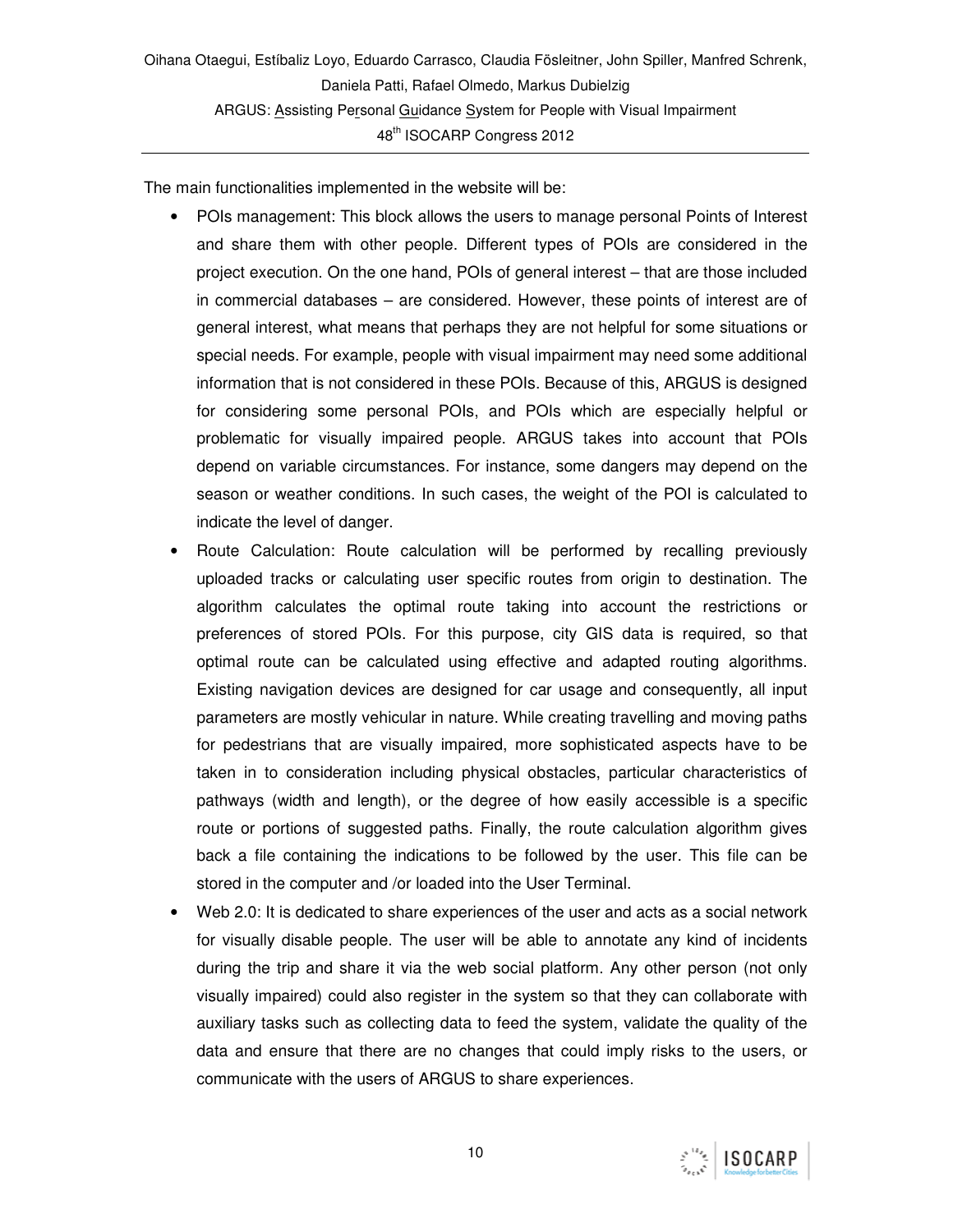### **9 THE POTENTIAL FOR THE URBAN PLANNING COMMUNITY**

The ARGUS project provides new insights for the planning community concerning various aspects: the end user involvement, the cartographic and semantic aspects, the definition of Points of Interest and the accessibility of the spaces in the city.

Therefore ARGUS will be useful to citizens in order to discover and use the city and for Municipalities and public administrations to have updated maps especially of points that might be dangerous or not accessible, offering an easy possibility to improvements.

What is also essential is to consider that this project is part of a greater movement of projects related to accessibility and mapping for blinds, and therefore can benefit and contribute to the ongoing exchange with these other initiatives.

#### **10 CONCLUSION**

The technical challenges comprise the overall development of a guidance system, which enables the users to follow a pre-defined path autonomously without seeing it by using tactile, acoustic or audio-haptic signals. One main challenge is the tailor-made development of a suitable Kalman Filter for the application under consideration in order to adapt it most suitable to the dynamic behaviour and thus the so-called dynamic movement model. Thus, extensive work will have to be spent onto this issue. Furthermore, the protection level algorithm has to be tailored carefully taking into account the target environments and ways of the potential users. The HMI which integrates multisensory actuators (acoustic, audio-haptic, and visual) is also a very challenging part of the development because of the necessity to integrate the different actuators in a most suitable strategy.

In order to accomplish the track guidance, it will be necessary to develop the holophonic sound map. It will allow accomplishing an innovative solution for the user perception of a non visible track path, and the development of the system that will allow visual impaired people to navigate the track in a safe way.

#### **11 ACKNOWLEDGEMENTS**

This project is being conducted by several entities: Ceit Alanova, TeleConsult Austria, The 425 Company, Siemens AG, OK Systems and Vicomtech-IK4 (coordinator).

Authors would want to thank some visual impaired associations that are actively collaborating for those tasks involving final users: Opensight in UK, HILFSGEMEINSCHAFT in Austria, Fundación Tecnológica Social (FTS), Gebocyl, University of Deusto, University of Basque Country and INGEMA-Social Science Expert Group in Spain,